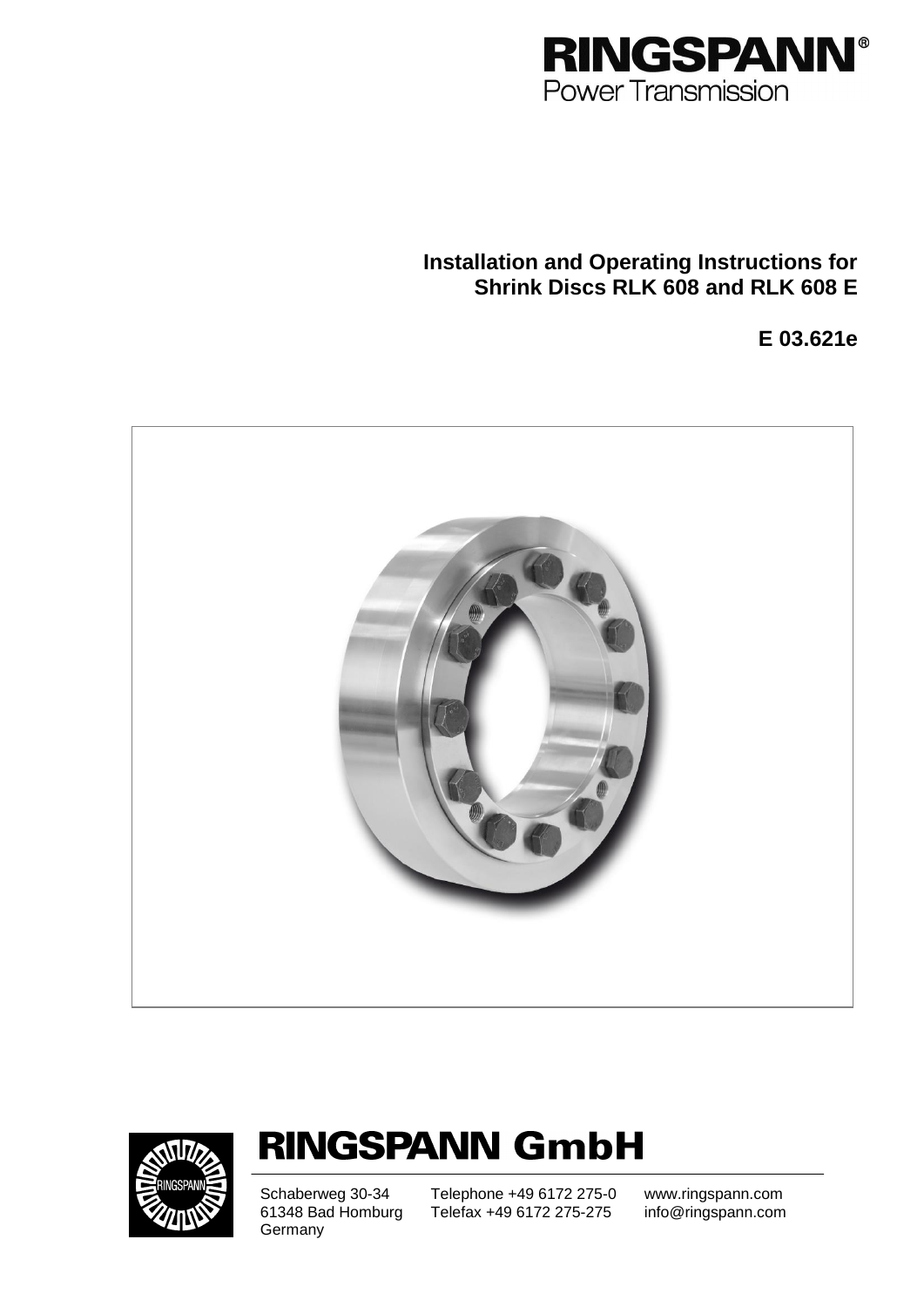### **Important**

Please read these instructions carefully before installing and operating the product. Your particular attention is drawn to the notes on safety.

These installation and operating instructions are valid on condition that the product meets the selection criteria for its proper use. Selection and design of the product is not the subject of these installation and operating instructions.

Disregarding or misinterpreting these installation and operating instructions invalidates any product liability or warranty by RINGSPANN; the same applies if the product is taken apart or changed.

These installation and operating instructions should be kept in a safe place and should accompany the product if it is passed on to others -either on its own or as part of a machine- to make it accessible to the user.

# **Safety Notice**

- Installation and operation of this product should only be carried out by skilled personnel.
- Repairs may only be carried out by the manufacturer or accredited RINGSPANN agents.
- If a malfunction is indicated, the product or the machine into which it is installed, should be stopped immediately and either RINGSPANN or an accredited RINGSPANN agent should be informed.
- Switch off the power supply before commencing work on electrical components.
- Rotating machine elements must be protected by the purchaser to prevent accidental contact.
- Supplies abroad are subject to the safety laws prevailing in those countries.

#### **This is a translation of the German original version!**

In case of inconsistencies between the German and English version of this installation and operating instruction, the German version shall prevail.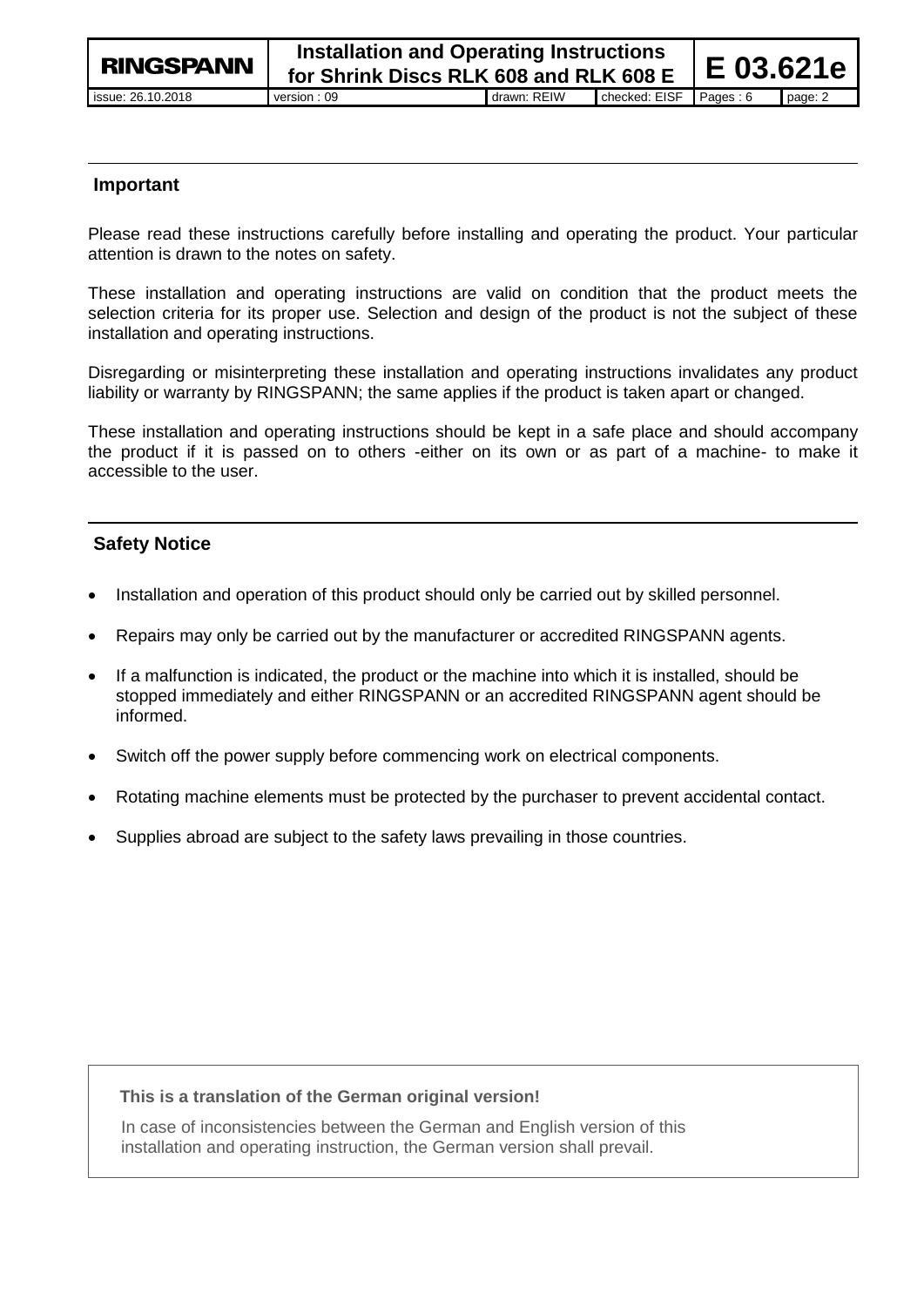**1. General information**

1.1 Function:

RLK 608 shrink discs are used to effect friction-tight, no-play connections between hollow shafts and shaft ends for the purpose of transmitting torque, shear and axial forces.

# 1.2 General safety instructions:



# **Caution! Danger of injury!**

**The immediate vicinity of the rotating shrink disc must be kept clear of body parts, hair, clothing and other objects at all times.** 

# **2. Configuration and function**

These installation and operating instructions are valid for Shrink Discs RLK 608 and RLK 608 E. The RLK 608 shrink disc consists of an outer stepped conical ring and an inner stepped conical bushing, as well as a number of clamping screws. The stepped conical ring is pulled onto the stepped conical bushing by tightening the clamping screws. A radial clamping force is generated by the conical surfaces, which is independent of the friction coefficients at the screws and conical surfaces. The radial clamping force presses the hollow shaft onto the shaft and creates a frictional connection at the contact surfaces beween the shaft and the hollow shaft. Thereby, torque and/or axial forces can be transmitted between the shaft and the hollow shaft

During the clamping process, the position of the stepped conical bushing relative to the hollow shaft remains unchanged. The connection is released by tightening clamping screws in the threaded bores for the jacking screws.



# **3. Cross-sectional diagram and parts list**

Picture 3.1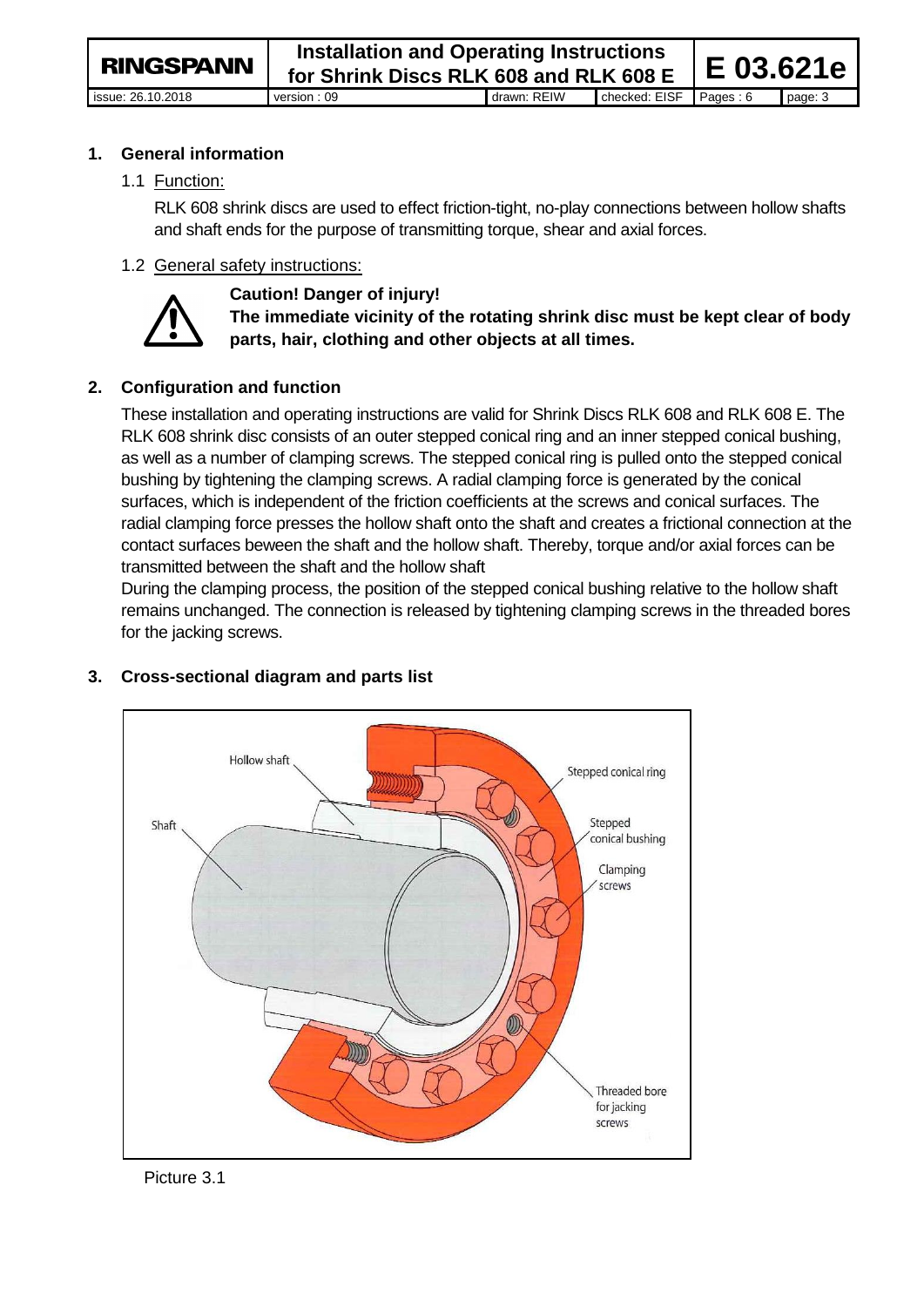**4. Purpose and proper use**

RLK shrink discs are external clamping elements. They are designed exclusively for rigid hollowto-solid shaft connections for the purpose of transmitting torque and axial forces through frictiontight connection. Use for any other purpose is regarded as improper use. RINGSPANN shall not be liable for damages resulting from improper use. All resulting risks shall be borne by the user.

# **5. Improper use**

RLK shrink discs are not suitable for use:

• as torque-limiting safety devices.

# **6. Condition on delivery**

The shrink discs are delivered ready for installation. They have been sprayed with rust-proofing oil and are wrapped in anti-corrosion paper.

# **7. Technical requirements for safe operation**

In order to ensure full transmission of torque and axial forces, the fitting **tolerance** for the outside diameter of the hollow shaft must not exceed tolerance class f7.

It is also important to ensure compliance with the following clearance combinations between the hollow shaft bore and the outside diameter of the shaft:

| Other diameter of solid shaft $d_W$ |     | Hollow shaft | Solid shaft | Joint clearence |       |
|-------------------------------------|-----|--------------|-------------|-----------------|-------|
| >                                   | ≤   | bore         | diameter    | min.            | max.  |
| mm                                  | mm  | <b>ISO</b>   | <b>ISO</b>  | mm              | mm    |
| 24                                  | 30  | H7           | h6          | 0               | 0,034 |
| 30                                  | 50  |              |             | 0               | 0,041 |
| 50                                  | 80  |              |             | 0               | 0,049 |
| 80                                  | 120 |              |             | 0               | 0,057 |
| 120                                 | 160 |              |             | 0               | 0,065 |
| 160                                 | 180 | H7           | g6          | 0,014           | 0,079 |
| 180                                 | 250 |              |             | 0,015           | 0,090 |
| 250                                 | 315 |              |             | 0,017           | 0,101 |
| 315                                 | 390 |              |             | 0,018           | 0,111 |

Failure to adhere to these fitting **tolerances** may

- cause changes in transmissible torques and/or axial forces and
- render proper installation impossible.

In addition, the contact **surfaces** of the shaft ends and hollow shaft must have a mean roughness depth of  $R_a \leq 3.2$  µm.

Shaft and the hollow shaft must be manufactured from **materials** with the following mechanical properties:

- Yielt strength  $R_e \ge 360$  N/mm<sup>2</sup>
- $\bullet$  E-module about 206 kN/mm<sup>2</sup>

The **MoS<sup>2</sup> paste** between the tapered surfaces of the inner segment and outer segment, on the threads and unter the head of the screws must not be removed. Proper installation is not possible without this  $MoS<sub>2</sub>$  paste.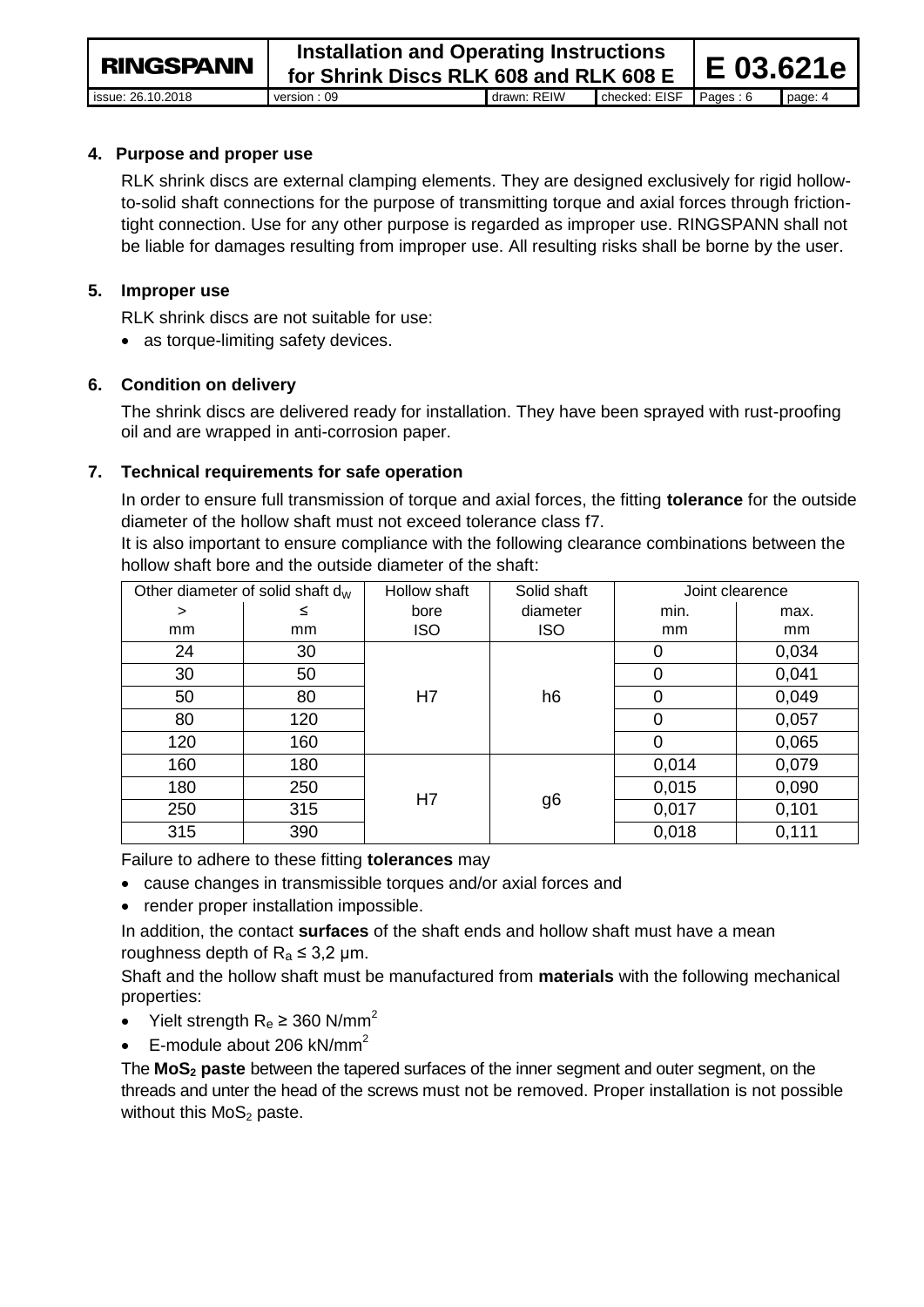**RINGSPANN** 

#### **8. Installation**

- 8.1 Clean the hollow shaft bore and the shaft thoroughly to remove all dirt, oil and grease and ensure a friction coefficient of  $\mu \geq 0.15$  on all contact surfaces. This surfaces are not allowed to oil or grease.
- 8.2 Apply a light coat of grease to the outer diameter of the hollow shaft at the point at which the shrink disc is positioned (picture 8.1, diameter d).
- 8.3 Insert the shaft into the hollow shaft.
- 8.4 Push the shrink disc onto the hollow shaft.



### **A shaft must always be inserted in the hollow shaft when mounting the shrink disc!**

- 8.5 Tighten the clamping crews by hand. Then tighten all screws with a suitable tool in a clockwise sequence, turning each screw by a ¼ revolution in each step.
- 8.6 Continue to tighten the clamping screws uniformly in sequence by a ¼ revolution until the stepped tapered ring and the stepped tapered bushing are flush with the screw-side face.
- **Note:** When installing shrink discs with slotted stepped tapered bushing, begin with the screw to the left of the slot and tighten the screws as described in Section 8.6.

**Installation is distance-controlled. Therefore, it is not necessary to use a torque wrench!**



**Replace missing or damaged clamping screws with equivalent screws of quality grade 12.9 only, grease new screws like described under 10.2!** 

Picture 8.1

### **9. Disassembly**

9.1 Loosen the clamping screws uniformly in multiple steps by  $\frac{1}{4}$  revolution for each step to prevent misalignment of the clamping surfaces and breaking of screws.



# **Do not remove clamping screws completely from threaded bores under any circumstances, as this poses the risk of injury.**

- 9.2 Do not separate the two rings directly. Instead, remove as many clamping screws as threaded press-off bores in the stepped tapered bushing and turn them into the press-off bores uniformly until the stepped tapered ring is pressed free of the stepped tapered bushing.
- 9.3 Remove the shrink disc from the hollow shaft.